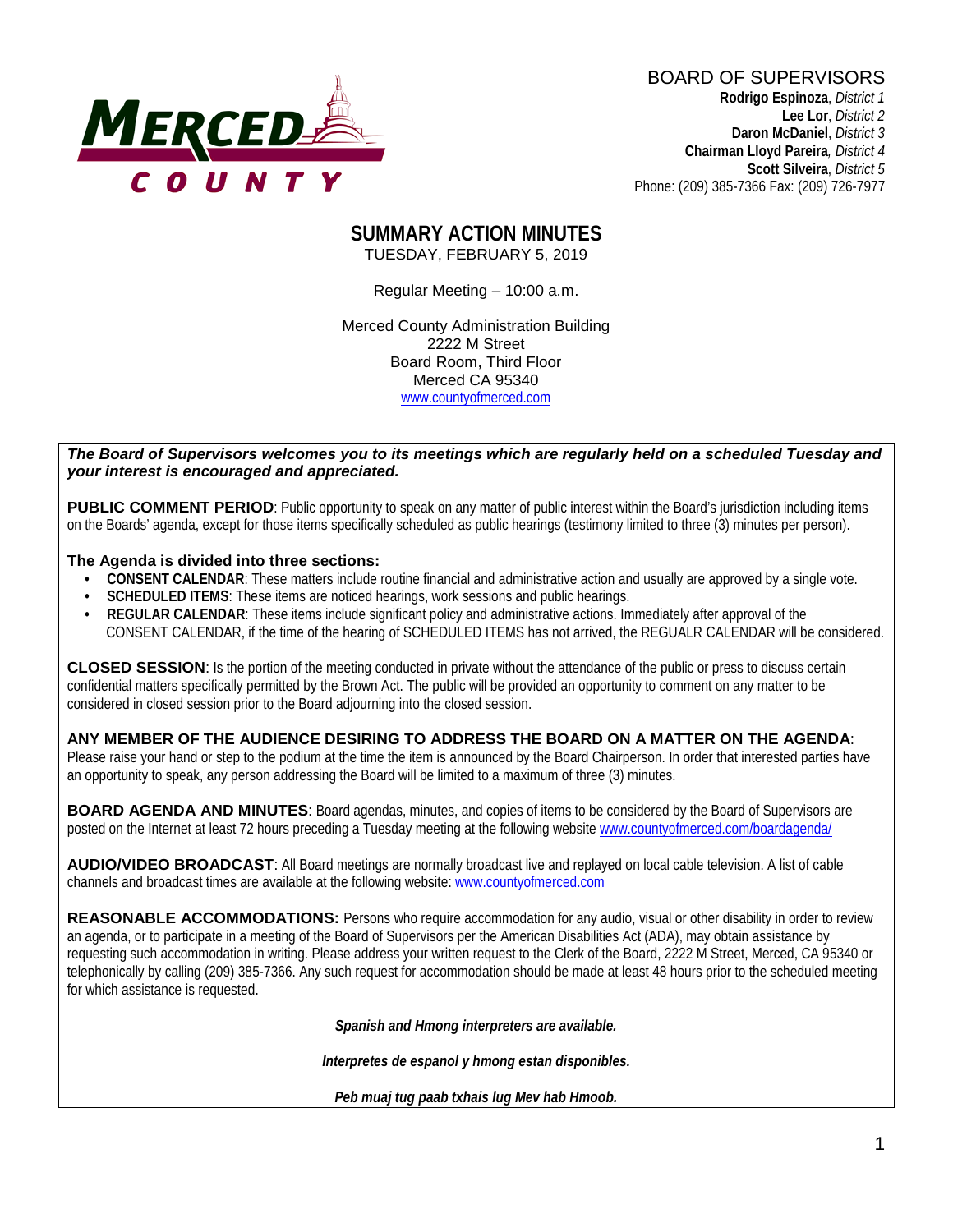## SCHEDULED ITEMS

## **GOVERNMENT CODE SECTION 54954.2 COMPLIANCE (LATE AGENDA ITEMS)**

**10:00 A. M. INVOCATION lead by Joey Salmeri / PLEDGE OF ALLEGIANCE PUBLIC OPPORTUNITY TO SPEAK ON ANY MATTER OF PUBLIC INTEREST WITHIN THE BOARD'S JURISDICTION INCLUDING ITEMS ON THE BOARD'S AGENDA, EXCEPT FOR THOSE ITEMS SPECIFICALLY SCHEDULED AS PUBLIC HEARINGS (TESTIMONY LIMITED TO THREE MINUTES PER PERSON)**

*REVIEW BOARD ORDER – SEE PAGE 7*

#### **APPROVAL OF CONSENT AGENDA CALENDAR (ITEMS #1 - 7)**

#### **SCHEDULED ITEM:**

## **PUBLIC WORKS - CONTINUED FROM JANUARY 29, 2019 - PROPOSED ORDINANCE**

Proposed ordinance amending the refuse service fees, which would increase refuse service fees by 4.27% for County Solid Waste Franchise Areas 1 through 5 in unincorporated areas of Merced County north of Highway 140 (Amends Ordinance No. 1957 and Chapter 5.90 of the Merced County Code).

## **RECOMMENDATION:**

Adopt proposed ordinance amending the refuse service fees, which would increase refuse service fees by 4.27% for County Solid Waste Franchise Areas 1 through 5, an area that includes roughly all unincorporated areas of Merced County north of Highway 140 (Amends Ordinance No. 1957 and Chapter 5.90 of the Merced County Code).

## *REVIEW BOARD ORDER – SEE PAGE 7*

## **REPORTS/BOARD DIRECTION**

County Executive Officer, County Counsel, Board of Supervisors Members

## CONSENT CALENDAR (Items # 1-7) **APPROVED AS RECOMMENDED AYES: ALL**

#### Public Works

1. Approve Budget Transfer in the amount of \$7,050 to purchase 300 gallon road-rated trailer with pressure washer.

#### Behavioral Health and Recovery Services

2. Approve and authorize the Chairman to sign Amendment Contract No. 2014109 with Guardco Security Services for security services at the inpatient unit and other facilities; and approve related budget transfer.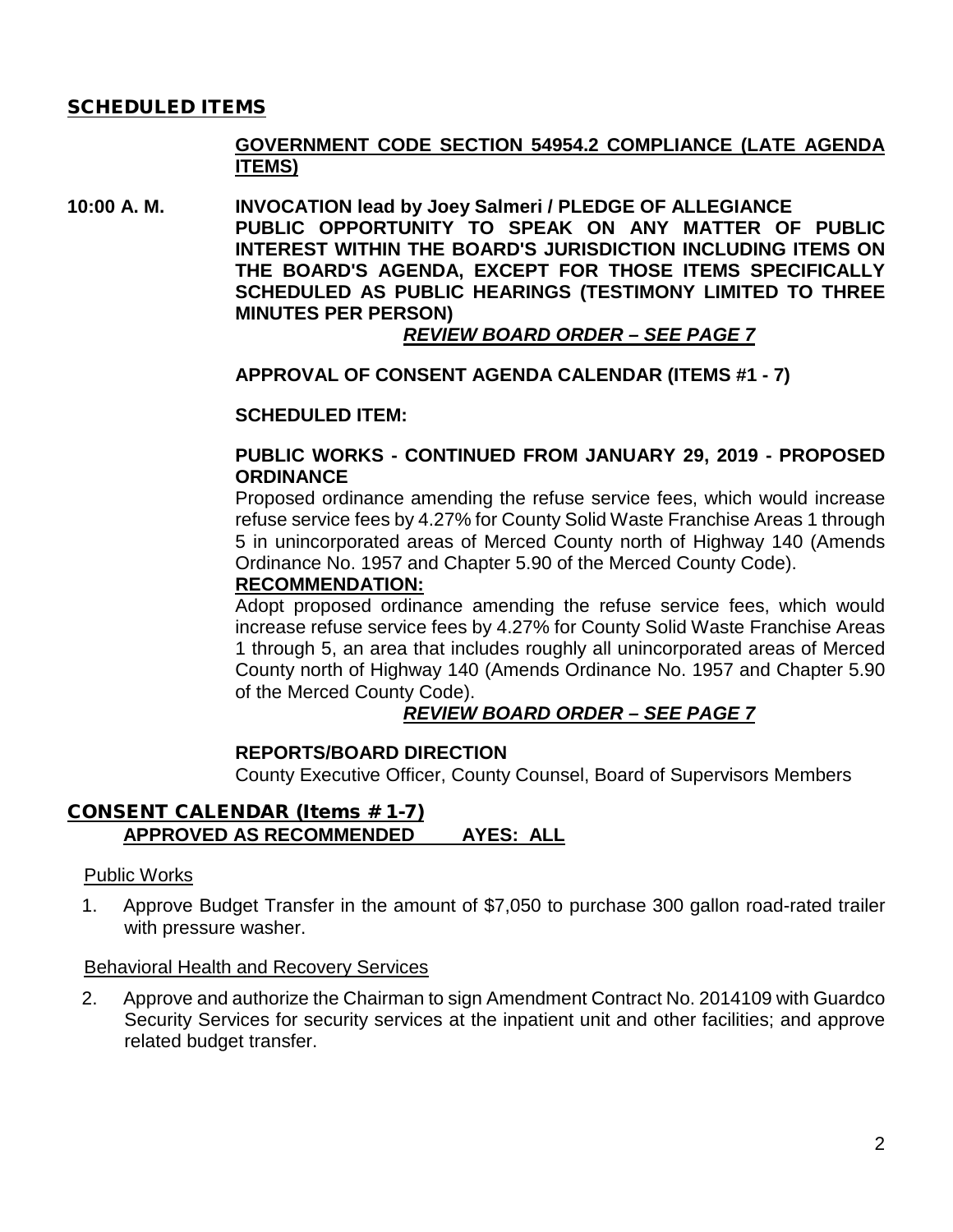## Community and Economic Development

3. Set Joint Zoning Code Update Study Session with the Board of Supervisors and Planning Commission at 1:30 p.m. on February 26, 2019 in the Board Chambers following the regularly scheduled Board Meeting that same day.

## **Sheriff**

4. Approve and authorize the Chairman to sign Amendment Contract No. 2012095 with Swanson Services Corporation for the provision of commissary services to the adult inmates of the Sheriff's Correctional Facilities.

## Executive Office

5. Act on Claims for Damages submitted by Socorro Meza and Freddy Velasquez Meza as recommended by Risk Management and County Counsel.

## Board Recognition

- 6. Authorize Certificates of Recognition to Clara Harman (Atwater High), Ana Veloz (Buhach Colony High), Karen Godinez-Ramos (El Capitan High), Udhayraj Kahlon (Golden Valley High), Fatima Cheema (Livingston High), Daniela Torres (Merced High), and Makinna Dulcich (Mariposa High) for being selected by the Merced River Chapter of the National Society of Daughters of the American Revolution as Good Citizens of the Year.
- 7. Authorize Certificate of Recognition to Center of Vision Enhancement in Celebration of 10th Anniversary and new location Grand Opening.

# REGULAR CALENDAR

# BOARD ACTION

## PUBLIC WORKS

8. Authorize the expenditure of up to \$18,000 from zone 121, Harmony Ranch Drainage and Park Maintenance, or County Service Area Number 1 for the purchase and installation of two (2) solar powered lights at the Harmony Ranch Park in Delhi; and approve related budget transfer. (4/5 Vote Required)

# **APPROVED AS RECOMMENDED AYES: ALL**

- 9. PULLED
- 10. Approve the agreement for purchase of real property between Merced County and the Chavez Family for acquisition of property located on Lobo Avenue (APN: 057-380-033) in the Franklin Beachwood area for the Lobo Avenue Active Transportation Project (ATP) at a cost of \$2,100; 2) Authorize the Chairman to sign the agreement listing the terms and conditions of the acquisition; 3) Adopt Resolution accepting the Grant Deed from the Chavez Family for acquisition of property for the Lobo Avenue ATP; and 4) Approve payment to a title company for the accepted value of property plus escrow and any other transaction fees.

## **AUTHORIZED CONTRACT NO. 2019033 AND ADOPTED RESOLUTION NO. 2019-13 AS RECOMMENDED AYES: ALL**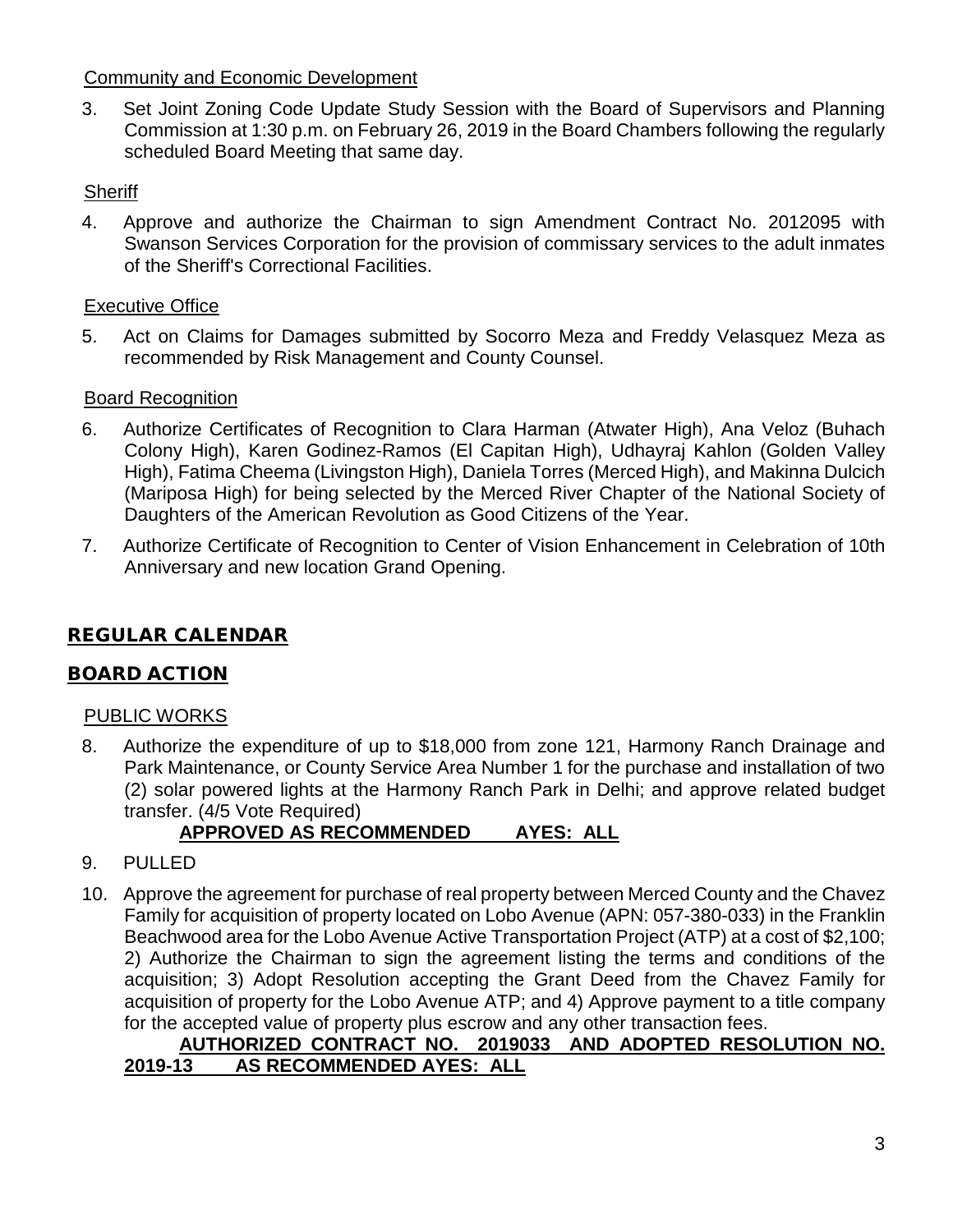# HEALTH

11. 1) Approve submission of an application to the First 5 Merced County Mini-Grant Program by February 15, 2019; 2) Authorize the Director of Public Health to sign the application; and 3) Return to the Board if awarded this grant.

# **APPROVED AS RECOMMENDED AYES: ALL**

## HUMAN SERVICES AGENCY

12. Accept an allocation in the amount of \$747,080 for the Home Safe program from the California Department of Social Services.

# **APPROVED AS RECOMMENDED AYES: ALL**

13. Accept an allocation in the amount of \$482,419 for fiscal year 2018-2019 and an anticipated amount of \$964,838 for fiscal year 2019-2020 for the Home Visiting Initiative from the California Department of Social Services; and approve related budget transfer. (4/5 Vote Required)

# **APPROVED AS RECOMMENDED AYES: ALL**

# FIRE

14. 1) Appoint Mike VanLobenSels as the Acting Merced County Fire Chief and the Merced County Office of Emergency Services Director pursuant to County Ordinance No. 1567; 2) Appoint Jeremy Rahn as the Merced County Division Chief and the Merced County Office of Emergency Services Deputy Director-Operations pursuant to County Ordinance No. 1567; 3) Appoint John Slate as the Merced County Office of Emergency Service Battalion Chief and the Merced County Office of Emergency Services Deputy Director-Administration pursuant to County Ordinance No. 1567; and 4) Adopt resolution to designate authorized agents for the Merced County Office of Emergency Services.

# **ADOPTED RESOLUTION NO. 2019-14 AS RECOMMENDED AYES: ALL**

## WORKFORCE INVESTMENT

- 15. Contract with California Workforce Development Board (CWDB) for prison to employment initiative planning grant; and approve related budget transfer. (4/5 Vote Required) **AUTHORIZED CONTRACT NO. 2019034 AS RECOMMENDED AYES: ALL**
- 16. Contract with Fresno Regional Workforce Development Board (FRWDB) to provide a career ladder for each of the eight (8) Workforce Development Boards' demand sectors as it is related to the State Eligible Training Provider List (ETPL).

# **AUTHORIZED CONTRACT NO. 2019035 AS RECOMMENDED AYES: ALL**

- 17. Contract with Fresno Regional Workforce Development Board (FRWDB) for reimbursement of its planning efforts in the Prison to Employment Initiative Planning Grant. **AUTHORIZED CONTRACT NO. 2019036 AS RECOMMENDED AYES: ALL**
- 18. Contract with Madera County Workforce Development Board for reimbursement of its planning efforts in the Prison to Employment Initiative Planning Grant.

# **AUTHORIZED CONTRACT NO. 2019037 AS RECOMMENDED AYES: ALL**

# **ELECTIONS**

19. Contract with the California Secretary of State for reimbursement of costs related to Voting System Replacement.

# **AUTHORIZED CONTRACT NO. 2019032 AS RECOMMENDED AYES: ALL**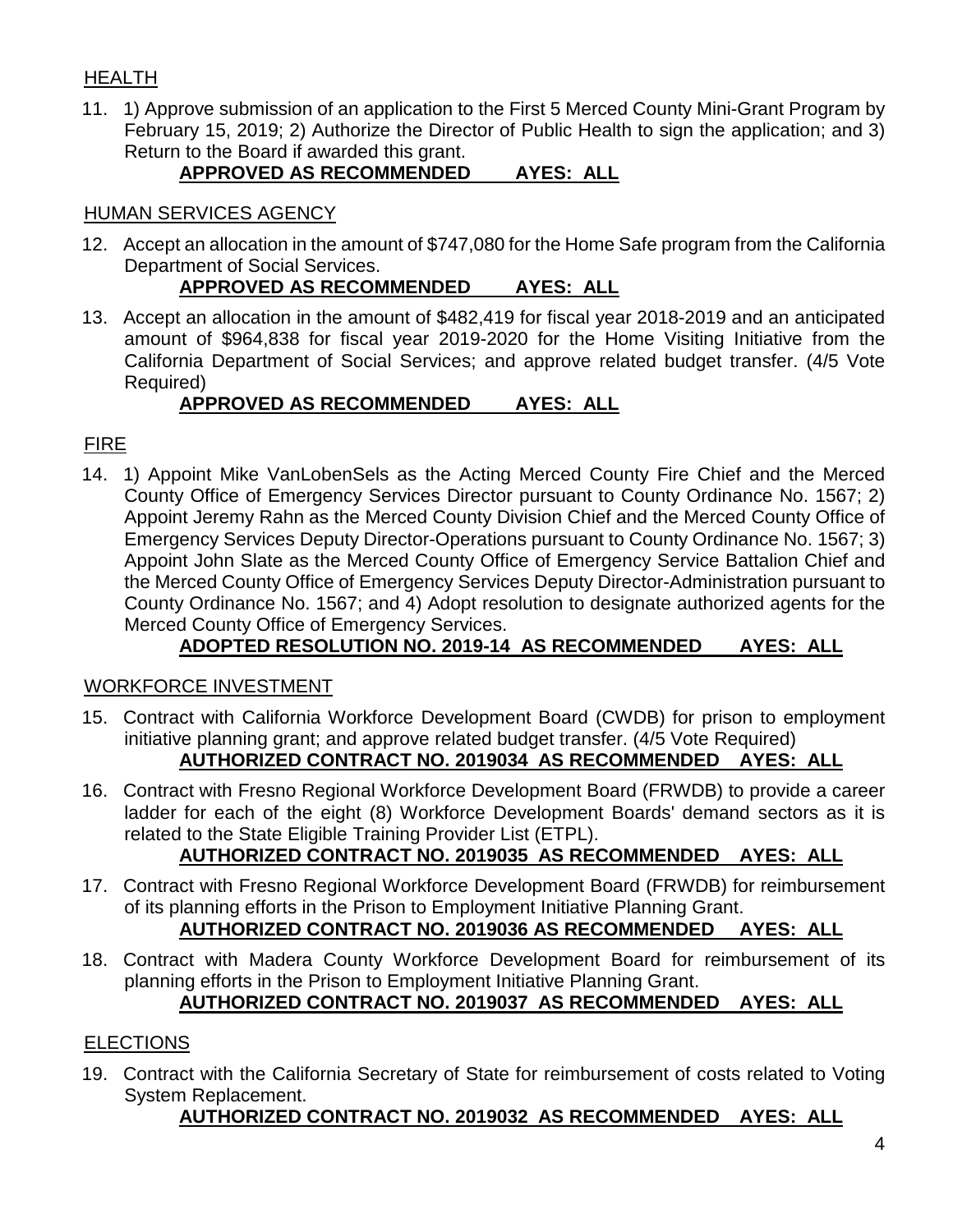## **LIBRARY**

20. Accept the California Library Literacy Services, Family Literacy Grant 2019 for the Read and Succeed Adult Literacy program to expand services to include family literacy in the amount of \$45,000 for fiscal year 2018-2019; and approve related budget transfer. (4/5 Vote Required)

## **AUTHORIZED CONTRACT NO. 2019039 AS RECOMMENDED AYES: ALL**

## **SHERIFF**

21. Authorize a onetime retroactive pay adjustment for 12 pay periods for one Sheriff's Deputy/Coroner II employee ID 8040 in the gross amount of \$1,805.28 applicable to all withholdings and retirement contributions in accordance with Human Resources Rules and Regulations.

## **APPROVED AS RECOMMENDED AYES: ALL**

## EXECUTIVE OFFICE

22. Contract with Meea Kang, LLC for consulting services related to the development and planning for the Navigation Center; and approve related budget transfer. (4/5 Vote Required) **AUTHORIZED CONTRACT NO. 2019038 AS RECOMMENDED AYES: ALL**

## BOARD OF SUPERVISORS

23. Approve and adopt the 2019 Board Assignments as designated.

## **MODIFIED RECOMMENDATION AYES: ALL** *REVIEW BOARD ORDER – SEE PAGE 8*

## BOARD APPOINTMENTS

24. Reappoint Grey Roberts and Bill Spriggs to serve as members of the Assessment Appeals Board, until September 6, 2021.

## **APPROVED AS RECOMMENDED AYES: ALL**

25. Appoint Sandra Powers to serve as a member of the Dos Palos Cemetery District until February 4, 2023.

## **APPROVED AS RECOMMENDED AYES: ALL**

## BOARD INFORMATION & POSSIBLE ACTION **ACCEPTED AND PLACED ON FILE AYES: ALL**

- 26. Public Works re: Contract No. 2018231 was awarded to George Reed, Inc. from Modesto, CA in the amount of \$2,245,978 for the Walnut Avenue and California Street Complete Street Upgrades (Phase 2) Project.
- 27. Public Works re: Contract No. 2018146 was awarded to Tim Paxin's Pacific Excavation, from Elk Grove, CA in the amount \$386,326 for the Campus Parkway and Childs Avenue Intersection Signalization Project.
- 28. Fish and Game Commission re: Notice of proposed regulatory action relative to subsection (b)(91.1) of Section 7.50, Title 14, California Code of Regulations, relating to Klamath River Basin sport fishing regulations, which was published in the California Regulatory Notice Register on January 18, 2019.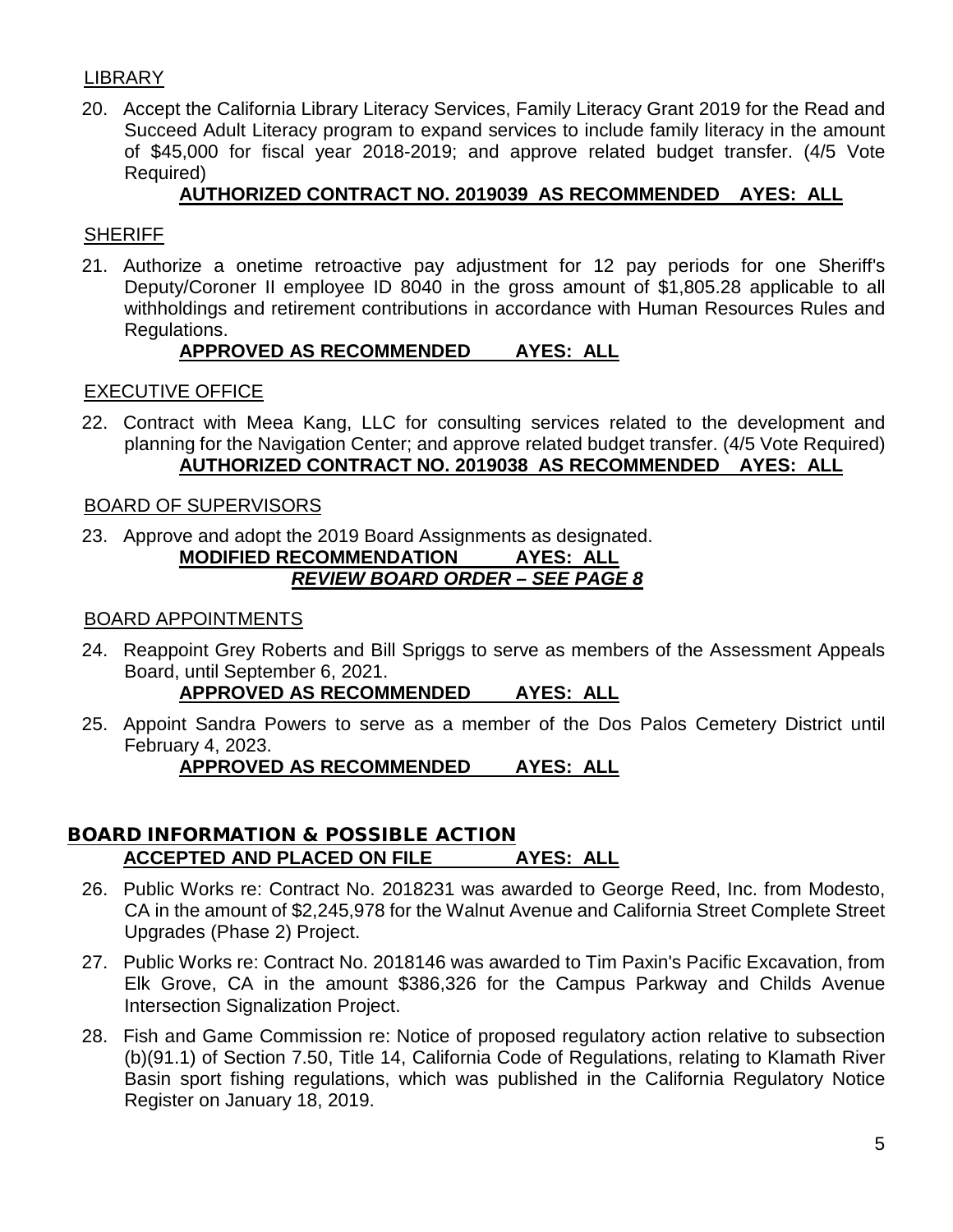- 29. Fish and Game Commission re: Notice of proposed regulatory action relative to subsections (b)(5), (b)(68), (b)(124), and (b)(156.5) of Section 7.50, Title 14, California Code of Regulations, relating to Central Valley salmon sport fishing, which was published in the California Regulatory Notice Register on January 18, 2019.
- 30. Fish and Game Commission re: Notice of proposed regulatory action relative to amending sections 502 and 509, Title 14, California Code of Regulations, relating to waterfowl (migratory) hunting regulations, which was published in the California Regulatory Notice Register on January 18, 2019.
- 31. United States Dept. of Interior-Bureau of Reclamation re: Petitions for Temporary Transfer License 1986 and Permits 11885, 11886, and 11887 (Applications 23, 234, 1465 and 5638), Friant Division, Central Valley Project, California.

## **THE BOARD ADOPTED A RESOLUTION IN MEMORY OF ODILON ORTIZ AND ADJOURNED THE MEETING AT 10:29 A.M. UNTIL TUESDAY, FEBRUARY 26, 2019 AT 10:00 A.M.**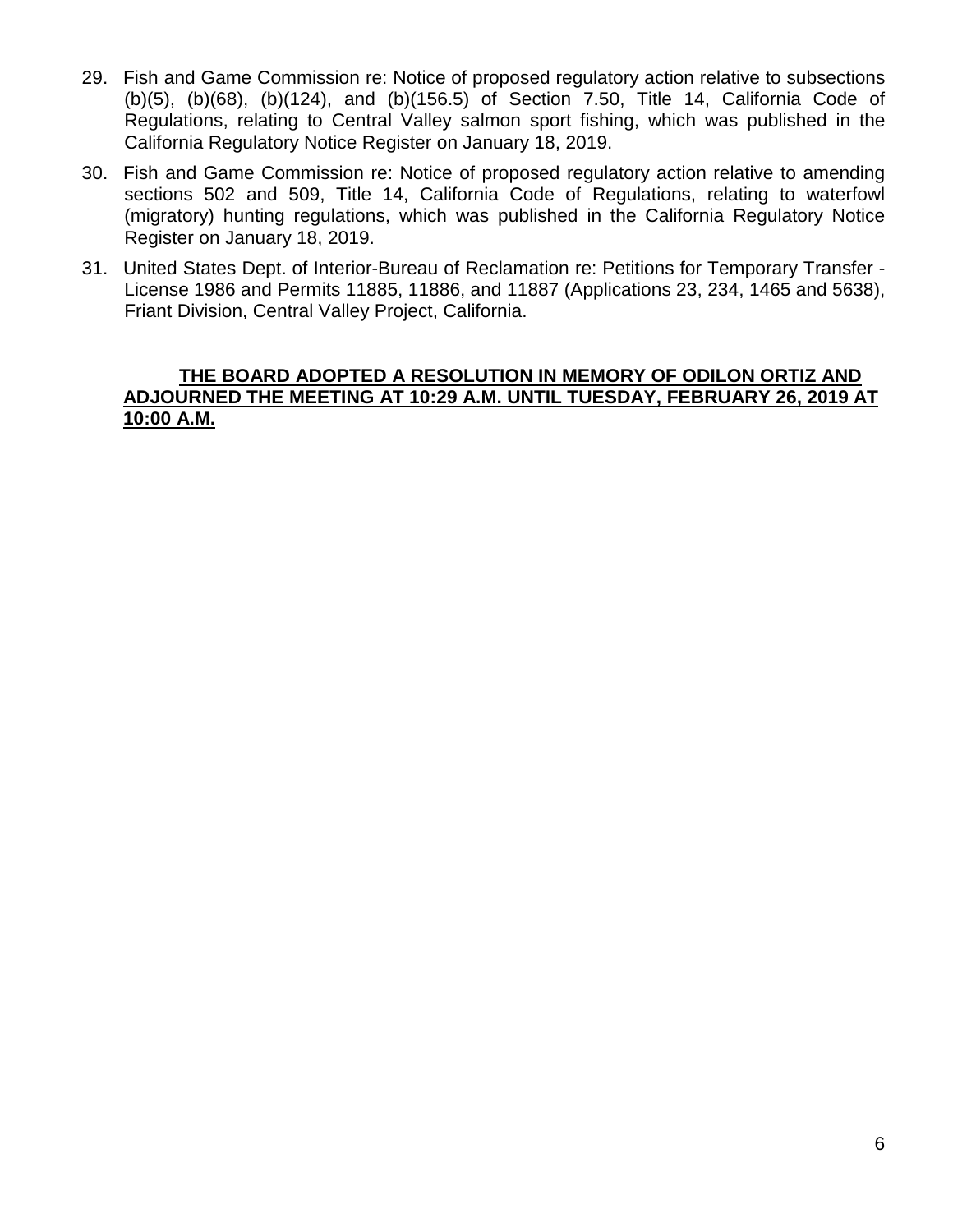## **10:00 A.M. SCHEDULED ITEM 2019-02-05 PUBLIC OPPORTUNITY**

Jeff Kettering, Chief Probation Officer gives an update on the Operation Christmas Star program which was a joint effort with the Sheriff's Department, Merced County Probation and Well Path (Jail Medical Staff) that took place in December 2018. Chief Kettering thanks the community for being so gracious in donating gifts for the children.

Present: Pareira, Espinoza, Lor, McDaniel, Silveira

#### **10:00 A.M. SCHEDULED ITEM 2019-02-05 PUBLIC WORKS – CONTINUED FROM JANUARY 29, 2019 – PROPOSED ORDINANCE**

A time and date previously scheduled to consider a proposed ordinance amending the refuse service fees, which increases refuse service fees by 4.27% for the County Solid Waste Franchise Areas 1 through 5, in unincorporated areas of Merced County north of Highway 140 (Amends Ordinance No. 1957 and Chapter 5.90 of the Merced County Code).

Public Works Director Dana Hertfelder reviews the staff report.

Supervisor McDaniel states that he had previously asked for a break-down of why the rate increase was needed but has received no communication from Waste Management.

Joe Cadalgo, Public Services Manager for WM Disposal, states it is part of the contract that they can increase rates to cover operational costs and it fluctuates year to year. He states the increase will go towards new trucks, tire price increase, fuel increase, rent and new metal bins. He further states it is 4.27% higher than previous years.

Supervisor Silveira states that he received Mr. Cadalgo's e-mail with the different charts for the district areas but feels that some places were not looked at too well. He states he would like to know how many trucks and tires will this go towards and needs more supporting documentation to support these increases. He further states the CPI used is not a reflection of business in Merced County, and we are not comparable to Oakland/Hayward area.

Supervisor Pareira states the last time we raised the rates he received a lot of feedback from residents about the rates increasing. And he would like more information the next time this comes back to the Board.

Julie Cabral with WM Disposal states they purchased 6 new trucks and are hoping to purchase an additional 2 this year.

The Chairman asks what is the pleasure of the Board.

No action is taken. Present: Pareira, Espinoza, Lor, McDaniel, Silveira